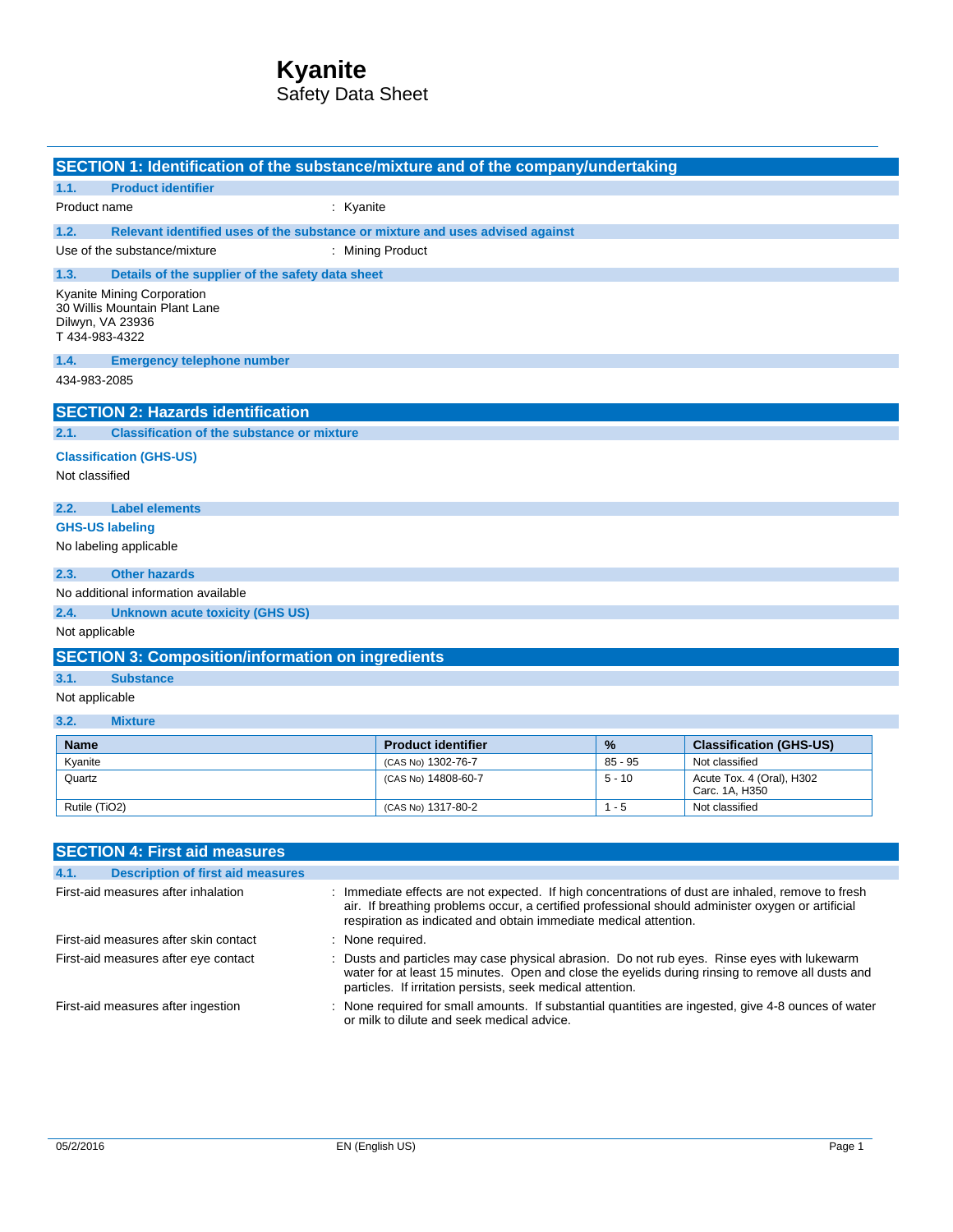| 4.2.<br>Most important symptoms and effects, both acute and delayed                |                                                                                                                                                                                                                                                                                                                                                                                                                                                                                                                                                                                                                                                                                                                                                                                       |
|------------------------------------------------------------------------------------|---------------------------------------------------------------------------------------------------------------------------------------------------------------------------------------------------------------------------------------------------------------------------------------------------------------------------------------------------------------------------------------------------------------------------------------------------------------------------------------------------------------------------------------------------------------------------------------------------------------------------------------------------------------------------------------------------------------------------------------------------------------------------------------|
| Symptoms/injuries after inhalation                                                 | : Inhalation of high dust concentrations may cause coughing and mild irritation. Repeated<br>inhalation of dusts containing crystalline silica over time can cause progressive fibrotic lung<br>disease (silicosis) and increase the risks of developing respiratory cancer. Lung damage may<br>progress even if the worker is removed from exposure. Silicosis can result in death from cardiac<br>failure or the destruction of lung tissue. The extent and severity of lung damage depends on a<br>variety of factors including particle size, percentage of silica, natural resistance, dust<br>concentration, and length of exposure. Aluminum silicates may also cause milder lung effects.                                                                                     |
| Symptoms/injuries after skin contact                                               | : Irritation is not expected.                                                                                                                                                                                                                                                                                                                                                                                                                                                                                                                                                                                                                                                                                                                                                         |
| Symptoms/injuries after eye contact                                                | Chemical irritation is not expected. Dusts and particles may scratch the eyes.                                                                                                                                                                                                                                                                                                                                                                                                                                                                                                                                                                                                                                                                                                        |
| Symptoms/injuries after ingestion                                                  | : Not considered a likely route of exposure under normal product use conditions. May cause<br>gastrointestinal irritation if swallowed. Product is relatively non-toxic.                                                                                                                                                                                                                                                                                                                                                                                                                                                                                                                                                                                                              |
| 4.3.<br>Indication of any immediate medical attention and special treatment needed |                                                                                                                                                                                                                                                                                                                                                                                                                                                                                                                                                                                                                                                                                                                                                                                       |
| No additional information available                                                |                                                                                                                                                                                                                                                                                                                                                                                                                                                                                                                                                                                                                                                                                                                                                                                       |
| <b>SECTION 5: Firefighting measures</b>                                            |                                                                                                                                                                                                                                                                                                                                                                                                                                                                                                                                                                                                                                                                                                                                                                                       |
| <b>Extinguishing media</b><br>5.1.                                                 |                                                                                                                                                                                                                                                                                                                                                                                                                                                                                                                                                                                                                                                                                                                                                                                       |
| suitable extinguishing media                                                       | : Does not burn. Use extinguishing media appropriate for surrounding fire.                                                                                                                                                                                                                                                                                                                                                                                                                                                                                                                                                                                                                                                                                                            |
| Unsuitable extinguishing media                                                     | : None.                                                                                                                                                                                                                                                                                                                                                                                                                                                                                                                                                                                                                                                                                                                                                                               |
| 5.2.<br>Special hazards arising from the substance or mixture                      |                                                                                                                                                                                                                                                                                                                                                                                                                                                                                                                                                                                                                                                                                                                                                                                       |
| Fire hazard                                                                        | : Not flammable.                                                                                                                                                                                                                                                                                                                                                                                                                                                                                                                                                                                                                                                                                                                                                                      |
| Explosion hazard                                                                   | : None known.                                                                                                                                                                                                                                                                                                                                                                                                                                                                                                                                                                                                                                                                                                                                                                         |
| Reactivity                                                                         | : None.                                                                                                                                                                                                                                                                                                                                                                                                                                                                                                                                                                                                                                                                                                                                                                               |
| 5.3.<br><b>Advice for firefighters</b>                                             |                                                                                                                                                                                                                                                                                                                                                                                                                                                                                                                                                                                                                                                                                                                                                                                       |
| Protection during firefighting                                                     | : Firefighters should wear full protective gear.                                                                                                                                                                                                                                                                                                                                                                                                                                                                                                                                                                                                                                                                                                                                      |
| <b>SECTION 6: Accidental release measures</b>                                      |                                                                                                                                                                                                                                                                                                                                                                                                                                                                                                                                                                                                                                                                                                                                                                                       |
| Personal precautions, protective equipment and emergency procedures<br>6.1.        |                                                                                                                                                                                                                                                                                                                                                                                                                                                                                                                                                                                                                                                                                                                                                                                       |
| General measures                                                                   | : Avoid inhalation of dust from the spilled material. Do not walk through or scatter spilled material.                                                                                                                                                                                                                                                                                                                                                                                                                                                                                                                                                                                                                                                                                |
| 6.1.1.<br>For non-emergency personnel                                              |                                                                                                                                                                                                                                                                                                                                                                                                                                                                                                                                                                                                                                                                                                                                                                                       |
| No additional information available                                                |                                                                                                                                                                                                                                                                                                                                                                                                                                                                                                                                                                                                                                                                                                                                                                                       |
| 6.1.2.<br>For emergency responders                                                 |                                                                                                                                                                                                                                                                                                                                                                                                                                                                                                                                                                                                                                                                                                                                                                                       |
| No additional information available                                                |                                                                                                                                                                                                                                                                                                                                                                                                                                                                                                                                                                                                                                                                                                                                                                                       |
| 6.2.<br><b>Environmental precautions</b>                                           |                                                                                                                                                                                                                                                                                                                                                                                                                                                                                                                                                                                                                                                                                                                                                                                       |
| Avoid release to the environment.                                                  |                                                                                                                                                                                                                                                                                                                                                                                                                                                                                                                                                                                                                                                                                                                                                                                       |
| 6.3.<br>Methods and material for containment and cleaning up                       |                                                                                                                                                                                                                                                                                                                                                                                                                                                                                                                                                                                                                                                                                                                                                                                       |
| For containment                                                                    | : Stop the flow of material, if this is without risk.                                                                                                                                                                                                                                                                                                                                                                                                                                                                                                                                                                                                                                                                                                                                 |
| Methods for cleaning up                                                            | : Use wet clean-up methods (wiping, mopping, etc.) or a vacuum to remove small amounts. The<br>vacuum must be equipped with a filtration system sufficient to remove and prevent the<br>recirculation of crystalline silica (a vacuum equipped with a high-efficiency particulate air filter<br>(HEPA) filter is recommended). For large spills, use a fine water spray or mist to control dust<br>creation and carefully scoop or shovel into a clean, dry container for later reuse or disposal.<br>Completely remove all dusts to prevent recirculation of crystalline silica into the workplace. DO<br>NOT USE DRY SWEEPING OR COMPRESSED AIR TO CLEAN SPILLS. Clean-up personnel<br>must wear appropriate protective equipment including respiratory protection (See Section 8). |
| <b>Reference to other sections</b><br>6.4.                                         |                                                                                                                                                                                                                                                                                                                                                                                                                                                                                                                                                                                                                                                                                                                                                                                       |

No additional information available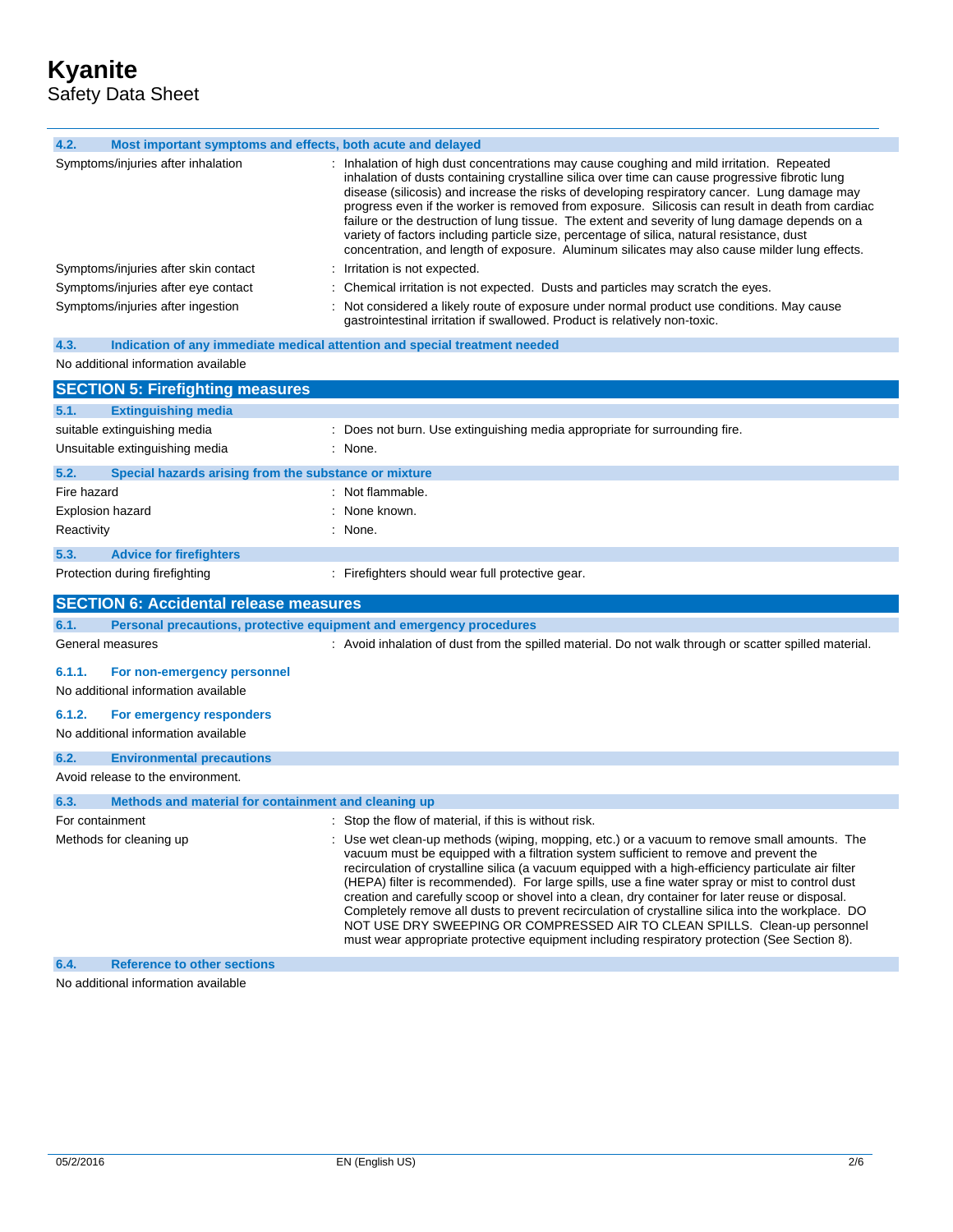# **Kyanite**

Safety Data Sheet

| <b>SECTION 7: Handling and storage</b>                               |                                                                                                                                                                                                                                                                                                                                                                                                                                                     |
|----------------------------------------------------------------------|-----------------------------------------------------------------------------------------------------------------------------------------------------------------------------------------------------------------------------------------------------------------------------------------------------------------------------------------------------------------------------------------------------------------------------------------------------|
| <b>Precautions for safe handling</b><br>7.1.                         |                                                                                                                                                                                                                                                                                                                                                                                                                                                     |
| Precautions for safe handling                                        | : Plant processes should be designed to control airborne dusts at or below acceptable exposure<br>guidelines. DO NOT use compressed air or dry sweeping to remove dust from work area. Dusts<br>should be removed using vacuum or wet clean-up methods (wet towels, use of mists, etc.).                                                                                                                                                            |
|                                                                      | Under dusty conditions, employees should wear coveralls or other suitable work clothing.<br>Contaminated clothing must be vacuumed before removal and respiratory protection should be<br>the last article of clothing removed. DO NOT REMOVE dusts from clothing by blowing or<br>shaking. Practice good housekeeping. Wash thoroughly after handling. Launder contaminated<br>clothing before re-wearing. Do not take contaminated clothing home. |
| 7.2.<br>Conditions for safe storage, including any incompatibilities |                                                                                                                                                                                                                                                                                                                                                                                                                                                     |
| Storage conditions                                                   | : Store in a dry area in closed containers. Storage and work areas should be periodically cleaned<br>to minimize dust accumulation.                                                                                                                                                                                                                                                                                                                 |

## **7.3. Specific end use(s)**

**8.1. Control parameters**

### No additional information available

## **SECTION 8: Exposure controls/personal protection**

| Quartz (14808-60-7)              |                                |                                                                                                                                                                                                                                                                                                                                                                                                                                                                                                     |  |  |
|----------------------------------|--------------------------------|-----------------------------------------------------------------------------------------------------------------------------------------------------------------------------------------------------------------------------------------------------------------------------------------------------------------------------------------------------------------------------------------------------------------------------------------------------------------------------------------------------|--|--|
| <b>USA ACGIH</b>                 | ACGIH TWA (mg/m <sup>3</sup> ) | $0.025$ mg/m <sup>3</sup>                                                                                                                                                                                                                                                                                                                                                                                                                                                                           |  |  |
| 8.2.<br><b>Exposure controls</b> |                                |                                                                                                                                                                                                                                                                                                                                                                                                                                                                                                     |  |  |
| Appropriate engineering controls | automated processes.           | : Use local exhaust and general ventilation as necessary to control air contaminants at or below<br>acceptable exposure quidelines. Collection systems must be designed and maintained to<br>prevent the accumulation and recirculation of respirable silica into the workplace. Additional<br>controls to limit exposure to crystalline silica may include but are not limited to: wet processes,<br>installation of dust collection systems, dust control additives, enclosed work processes, and |  |  |
| Hand protection                  |                                | : Protective gloves are recommended.                                                                                                                                                                                                                                                                                                                                                                                                                                                                |  |  |
| Eye protection                   |                                | : Safety glasses with side shields or goggles to prevent dust and particles from entering the eyes.                                                                                                                                                                                                                                                                                                                                                                                                 |  |  |
| Skin and body protection         |                                | : Use body protection appropriate for task.                                                                                                                                                                                                                                                                                                                                                                                                                                                         |  |  |
| Respiratory protection           | protection should be worn.     | : If exposure limits are exceeded or irritation is experienced, NIOSH approved respiratory                                                                                                                                                                                                                                                                                                                                                                                                          |  |  |

| <b>SECTION 9: Physical and chemical properties</b>            |                     |  |
|---------------------------------------------------------------|---------------------|--|
| Information on basic physical and chemical properties<br>9.1. |                     |  |
| Physical state                                                | : Solid mineral     |  |
| Appearance                                                    | : Vitreous          |  |
| Color                                                         | : Pearly-gray       |  |
| Odor                                                          | : Odorless.         |  |
| Odor threshold                                                | : No data available |  |
| рH                                                            | : No data available |  |
| Relative evaporation rate (butyl acetate=1)                   | : No data available |  |
| Melting point                                                 | $: P.C.E. 36-37$    |  |
| Freezing point                                                | : No data available |  |
| Boiling point                                                 | : No data available |  |
| Flash point                                                   | : No data available |  |
| Auto-ignition temperature                                     | : No data available |  |
| Decomposition temperature                                     | : No data available |  |
| Flammability (solid, gas)                                     | : No data available |  |
| Vapor pressure                                                | : No data available |  |
| Relative vapor density at 20 °C                               | : No data available |  |
| Specific gravity                                              | $: 3.2 - 3.7$       |  |
| Solubility                                                    | : No data available |  |
| Log Pow                                                       | : No data available |  |
|                                                               |                     |  |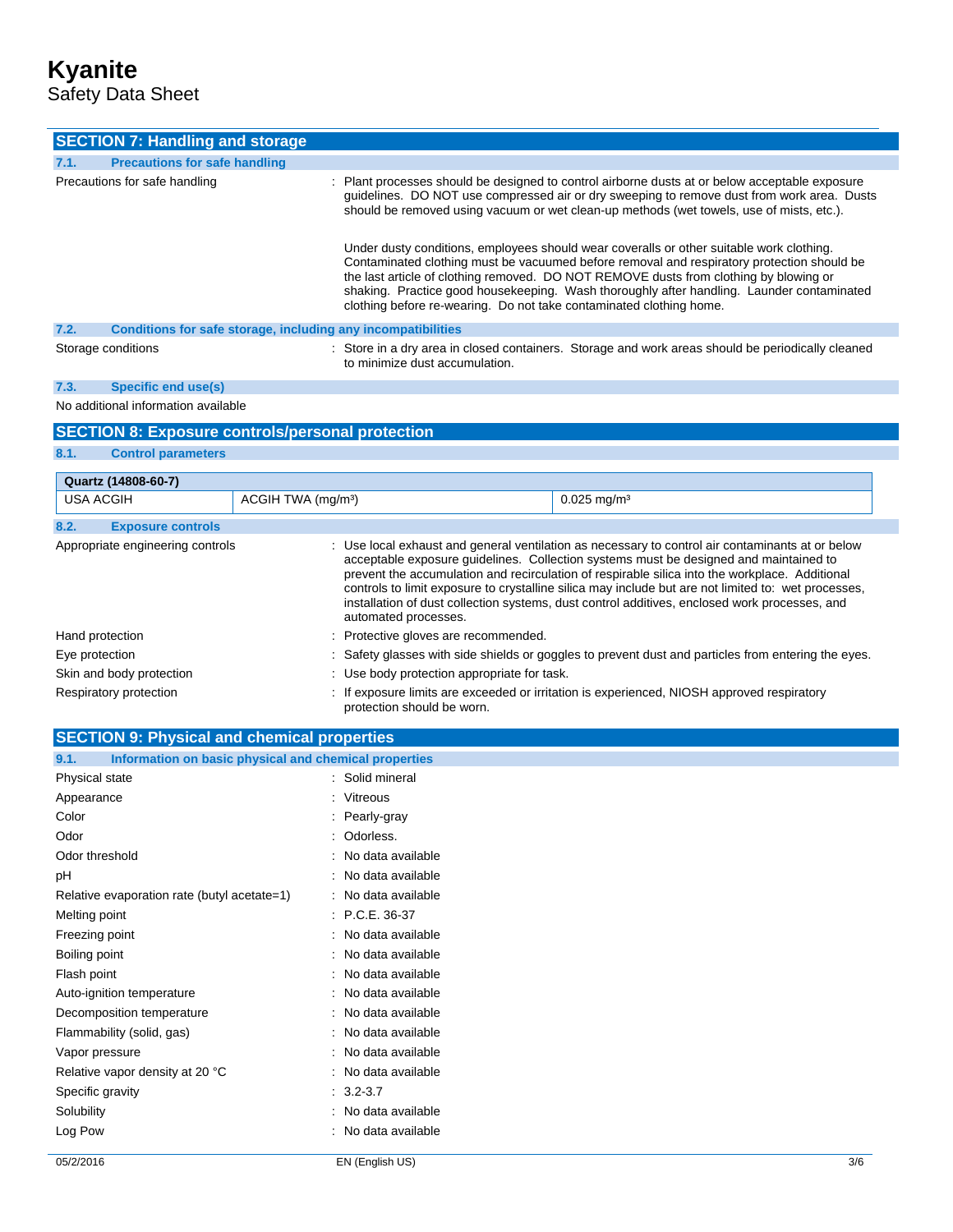# **Kyanite** Safety Data Sheet

| Log Kow                 | : No data available |
|-------------------------|---------------------|
| Viscosity, kinematic    | : No data available |
| Viscosity, dynamic      | : No data available |
| Explosive properties    | : No data available |
| Oxidizing properties    | : No data available |
| <b>Explosive limits</b> | : No data available |

#### **9.2. Other information**

No additional information available

|                 | <b>SECTION 10: Stability and reactivity</b> |  |  |
|-----------------|---------------------------------------------|--|--|
| 10.1.           | <b>Reactivity</b>                           |  |  |
| None.           |                                             |  |  |
| 10.2.           | <b>Chemical stability</b>                   |  |  |
|                 | Stable under normal conditions.             |  |  |
| 10.3.           | <b>Possibility of hazardous reactions</b>   |  |  |
| Will not occur. |                                             |  |  |
| 10.4.           | <b>Conditions to avoid</b>                  |  |  |
| None.           |                                             |  |  |
| 10.5.           | <b>Incompatible materials</b>               |  |  |
|                 | Strong oxidizing agents.                    |  |  |
| 10.6.           | <b>Hazardous decomposition products</b>     |  |  |

Quartz may convert to cristobalite at high temperature (> 1470 °C). Kyanite will decompose to form mullite and cristobalite at high temperatures (~ 1450 ºC). This conversion is associated with a large irreversible volume change.

#### **SECTION 11: Toxicological information 11.1. Information on toxicological effects**

Acute toxicity **in the case of the case of the case of the case of the case of the case of the case of the case of the case of the case of the case of the case of the case of the case of the case of the case of the case of** 

| Quartz (14808-60-7)                    |                                                                                                                                                                                                                                                                                                                                                                                                                                                                                                                                                                                  |
|----------------------------------------|----------------------------------------------------------------------------------------------------------------------------------------------------------------------------------------------------------------------------------------------------------------------------------------------------------------------------------------------------------------------------------------------------------------------------------------------------------------------------------------------------------------------------------------------------------------------------------|
| LD50 oral rat                          | 500 mg/kg                                                                                                                                                                                                                                                                                                                                                                                                                                                                                                                                                                        |
| ATE US (oral)                          | 500.00000000 mg/kg                                                                                                                                                                                                                                                                                                                                                                                                                                                                                                                                                               |
| Skin corrosion/irritation              | Not classified                                                                                                                                                                                                                                                                                                                                                                                                                                                                                                                                                                   |
| Serious eye damage/irritation          | Not classified                                                                                                                                                                                                                                                                                                                                                                                                                                                                                                                                                                   |
| Respiratory or skin sensitization      | Not classified                                                                                                                                                                                                                                                                                                                                                                                                                                                                                                                                                                   |
| Germ cell mutagenicity                 | Not classified                                                                                                                                                                                                                                                                                                                                                                                                                                                                                                                                                                   |
| Carcinogenicity                        | : In 1997, IARC (the International Agency for Research on Cancer) concluded that crystalline silica<br>inhaled from occupational sources can cause lung cancer in humans. However it pointed out that<br>not all industrial circumstances, nor all crystalline silica types, were to be incriminated. (IARC<br>Monographs on the evaluation of the carcinogenic risks of chemicals to humans, Silica, silicates<br>dust and organic fibres, 1997, Vol. 68, IARC, Lyon, France.)                                                                                                  |
|                                        | In June 2003, SCOEL (the EU Scientific Committee on Occupational Exposure Limits) concluded<br>that the main effect in humans of the inhalation of respirable crystalline silica dust is silicosis.<br>There is sufficient information to conclude that the relative risk of lung cancer is increased in<br>persons with silicosis (and, apparently, not in employees without silicosis exposed to silica dust<br>in quarries and in the ceramic industry). Therefore preventing the onset of silicosis will also<br>reduce the cancer risk (SCOEL SUM Doc 94-final, June 2003). |
|                                        | So there is a body of evidence supporting the fact that increased cancer risk would be limited to<br>people already suffering from silicosis. Worker protection against silicosis should be assured by<br>respecting the existing regulatory occupational exposure limits and implementing additional risk<br>management measures where required                                                                                                                                                                                                                                 |
| Quartz (14808-60-7)                    |                                                                                                                                                                                                                                                                                                                                                                                                                                                                                                                                                                                  |
| <b>IARC</b> group                      | 1 - Carcinogenic to humans                                                                                                                                                                                                                                                                                                                                                                                                                                                                                                                                                       |
| National Toxicity Program (NTP) Status | 2 - Known Human Carcinogens                                                                                                                                                                                                                                                                                                                                                                                                                                                                                                                                                      |
| 05/2/2016                              | 4/6<br>EN (English US)                                                                                                                                                                                                                                                                                                                                                                                                                                                                                                                                                           |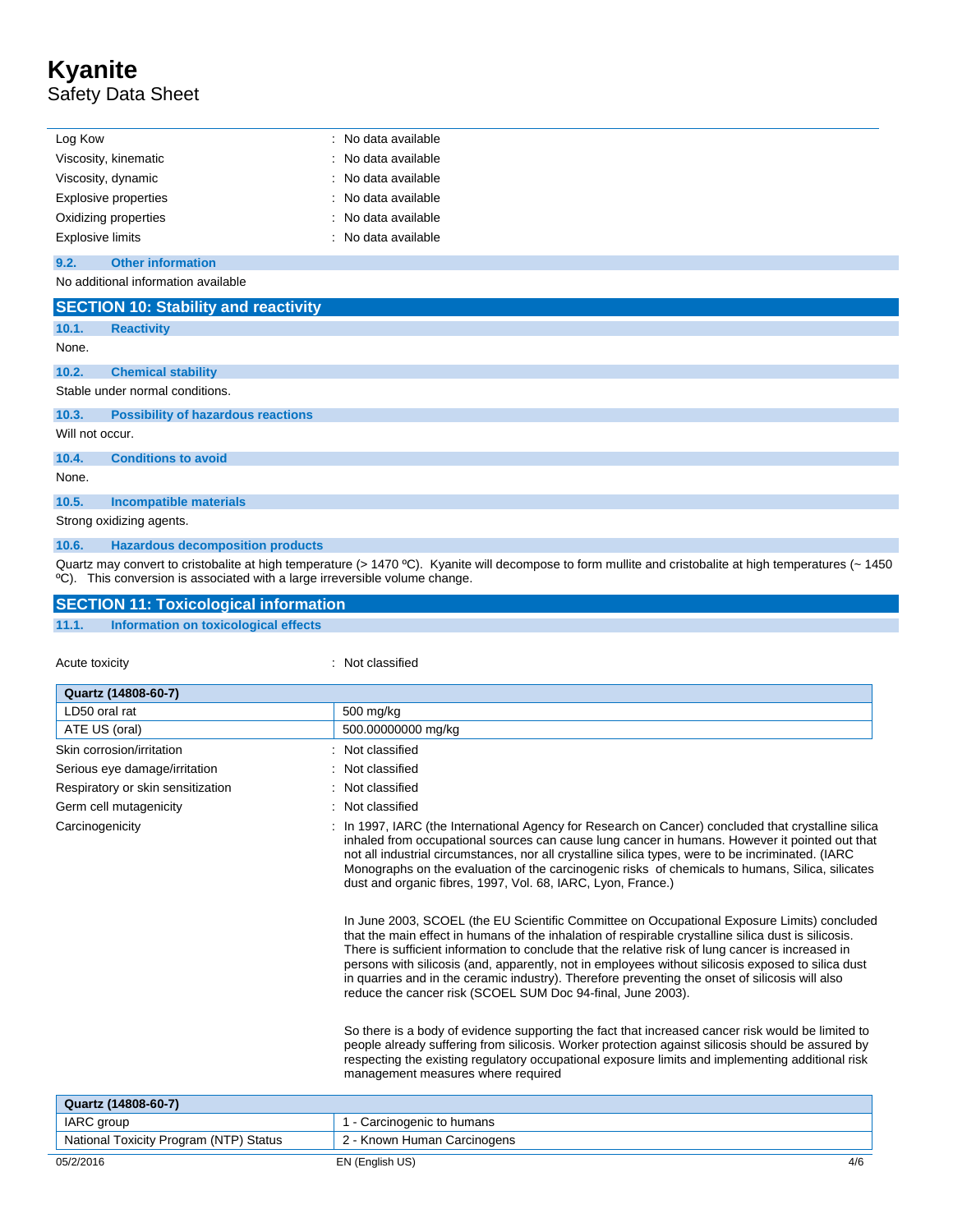## **Kyanite** Safety Data Sheet

| Reproductive toxicity                                                     | : Not classified                                                                                                                                                                                                                                                                                                                                                                                                                                                                                                                                                                                                                                                                                         |  |
|---------------------------------------------------------------------------|----------------------------------------------------------------------------------------------------------------------------------------------------------------------------------------------------------------------------------------------------------------------------------------------------------------------------------------------------------------------------------------------------------------------------------------------------------------------------------------------------------------------------------------------------------------------------------------------------------------------------------------------------------------------------------------------------------|--|
| Specific target organ toxicity (single exposure)                          | The short-term or immediate effects of dust inhalation are expected to be coughing and mild<br>respiratory irritation. Scratching or physical damage to the eyes can cause irritation, pain,<br>redness, tears, blurred vision, and light sensitivity. There may be no symptoms during the early<br>stages of chronic silicosis. As the disease progresses, the symptoms include tiredness,<br>shortness of breath, severe cough, and characteristic x-rays. Shortness of breath upon exertion<br>is one of the most common symptoms and limited chest expansion is the most common physical<br>sign.                                                                                                    |  |
| Specific target organ toxicity (repeated<br>exposure)                     | May cause damage to lungs through prolonged or repeated exposure. Silicosis is a progressive<br>fibrotic pneumoconiosis that greatly decreases the ability of the lungs to provide oxygen<br>(decreased pulmonary capacity). Three types of silicosis have been identified. Acute silicosis<br>can occur several weeks or months following exposure to very high levels of crystalline silica and<br>can result in death in months or within several years. Accelerated silicosis can occur 5-10 years<br>after exposure to higher levels of crystalline silica. Chronic silicosis is the most common type<br>and usually occurs after 10 or more years of exposure to low levels of crystalline silica. |  |
|                                                                           | Similar aluminum silicate minerals such as kaolin have been found to cause lung fibrosis in the<br>absence of crystalline silica. The disease is not as severe as silicosis but can cause respiratory<br>symptoms and changes. Crystalline silica exposure appears to enhance the severity of the<br>disease.                                                                                                                                                                                                                                                                                                                                                                                            |  |
|                                                                           | Animal studies indicate that cristobalite has a greater potential to produce fibrosis than quartz.<br>Cristobalite produces a more severe response than quartz and fibrosis elicited is diffuse rather<br>than nodular.                                                                                                                                                                                                                                                                                                                                                                                                                                                                                  |  |
|                                                                           | Other: Silica particles less than 10 m are considered respirable; however, particles retained in<br>the lungs are generally much smaller. A median diameter of particles retained in the lungs has<br>been cited as 0.5-0.7 m.                                                                                                                                                                                                                                                                                                                                                                                                                                                                           |  |
| Aspiration hazard                                                         | : Not classified                                                                                                                                                                                                                                                                                                                                                                                                                                                                                                                                                                                                                                                                                         |  |
| <b>SECTION 12: Ecological information</b>                                 |                                                                                                                                                                                                                                                                                                                                                                                                                                                                                                                                                                                                                                                                                                          |  |
| 12.1.<br><b>Toxicity</b>                                                  |                                                                                                                                                                                                                                                                                                                                                                                                                                                                                                                                                                                                                                                                                                          |  |
| bioconcentrate in the food chain                                          | This product is an ecologically inert material. It does not contain ozone depleting substances and is not expected to exert an ecotoxic effect or                                                                                                                                                                                                                                                                                                                                                                                                                                                                                                                                                        |  |
| 12.2.<br><b>Persistence and degradability</b>                             |                                                                                                                                                                                                                                                                                                                                                                                                                                                                                                                                                                                                                                                                                                          |  |
| No additional information available                                       |                                                                                                                                                                                                                                                                                                                                                                                                                                                                                                                                                                                                                                                                                                          |  |
| 12.3.<br><b>Bioaccumulative potential</b>                                 |                                                                                                                                                                                                                                                                                                                                                                                                                                                                                                                                                                                                                                                                                                          |  |
| No additional information available                                       |                                                                                                                                                                                                                                                                                                                                                                                                                                                                                                                                                                                                                                                                                                          |  |
| 12.4.<br><b>Mobility in soil</b>                                          |                                                                                                                                                                                                                                                                                                                                                                                                                                                                                                                                                                                                                                                                                                          |  |
| No additional information available                                       |                                                                                                                                                                                                                                                                                                                                                                                                                                                                                                                                                                                                                                                                                                          |  |
| 12.5.<br><b>Other adverse effects</b>                                     |                                                                                                                                                                                                                                                                                                                                                                                                                                                                                                                                                                                                                                                                                                          |  |
| No additional information available                                       |                                                                                                                                                                                                                                                                                                                                                                                                                                                                                                                                                                                                                                                                                                          |  |
| <b>SECTION 13: Disposal considerations</b>                                |                                                                                                                                                                                                                                                                                                                                                                                                                                                                                                                                                                                                                                                                                                          |  |
| 13.1.<br><b>Waste treatment methods</b>                                   |                                                                                                                                                                                                                                                                                                                                                                                                                                                                                                                                                                                                                                                                                                          |  |
| Waste disposal recommendations                                            | : Dispose of contents/container in accordance with local/regional/national/international regulations.                                                                                                                                                                                                                                                                                                                                                                                                                                                                                                                                                                                                    |  |
| <b>SECTION 14: Transport information</b>                                  |                                                                                                                                                                                                                                                                                                                                                                                                                                                                                                                                                                                                                                                                                                          |  |
| In accordance with DOT                                                    |                                                                                                                                                                                                                                                                                                                                                                                                                                                                                                                                                                                                                                                                                                          |  |
| Not a dangerous good in sense of transport regulations                    |                                                                                                                                                                                                                                                                                                                                                                                                                                                                                                                                                                                                                                                                                                          |  |
| <b>SECTION 15: Regulatory information</b>                                 |                                                                                                                                                                                                                                                                                                                                                                                                                                                                                                                                                                                                                                                                                                          |  |
| 15.1. US Federal regulations                                              |                                                                                                                                                                                                                                                                                                                                                                                                                                                                                                                                                                                                                                                                                                          |  |
| Rutile (TiO2) (1317-80-2)                                                 |                                                                                                                                                                                                                                                                                                                                                                                                                                                                                                                                                                                                                                                                                                          |  |
| Listed on the United States TSCA (Toxic Substances Control Act) inventory |                                                                                                                                                                                                                                                                                                                                                                                                                                                                                                                                                                                                                                                                                                          |  |
| Quartz (14808-60-7)                                                       |                                                                                                                                                                                                                                                                                                                                                                                                                                                                                                                                                                                                                                                                                                          |  |

Listed on the United States TSCA (Toxic Substances Control Act) inventory